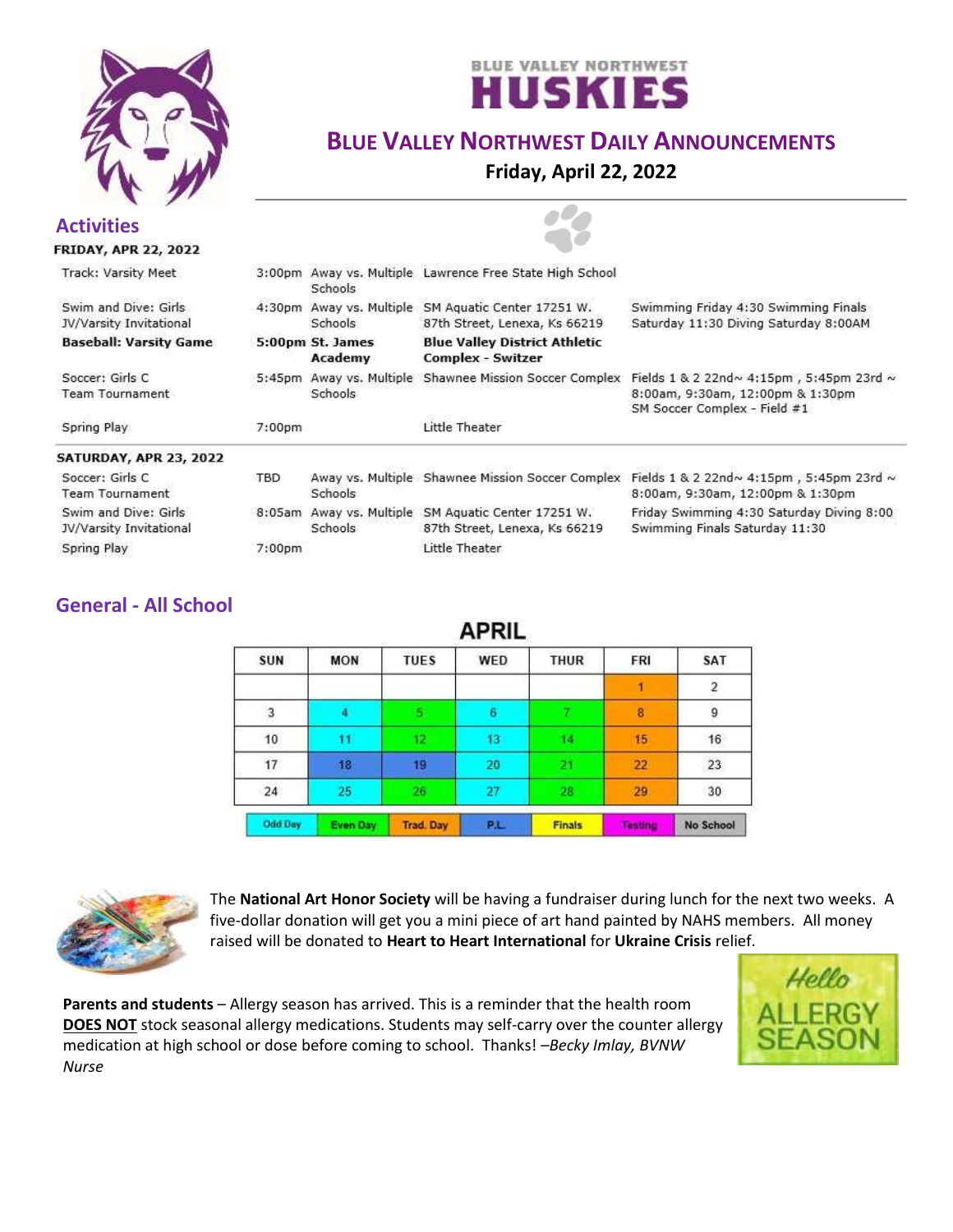### *April 21, 22, 23,- YOU DO NOT WANT TO MISS THIS EPIC PRODUCTION!*

*She Kills Monsters:* Young Adventurers Edition tells the story of Agnes Evans as she comes to terms with the death of her teenage sister, Tilly. When Agnes finds Tilly's Dungeons & Dragons notebook, she embarks on an adventure in the imaginary world that was Tilly's refuge. Epic sword fights, dance battles and magic ensue as the quest unfolds on the BVNW Little Theater stage! Get your tickets today!

<https://bvnwathletics.com/event-tickets>



**Night of Lights** is right around the corner and this community festival takes A LOT of volunteers to make it run smoothly! Middle and

high school students are AMAZING volunteers for this event AND we have a few roles for adults-only! Please help us out if you can! [SIGN UP HERE.](https://www.signupgenius.com/go/4090A49AEA62AA7F85-night1)



Check **Lost & Found in the Student Office**. There are over 50 jackets, sweatshirts, shoes, hats, and water bottles. All items remaining will be donated to charity in May.



Afternoon clinics: 3:15 pm- 4 pm

Pick one of these sessions to attend each day It sessions will be held in the BVNW Main Gym.

> Contact dokirk@bluevalleyk12.org mhennes@deloitte.com for more information

## **Counseling**

**Meetings** Chess Club meets Tuesdays, 3-4pm in Room 708.

## **Congratulations**

Congratulations to the newly elected officers for each graduating class. *--Sarah Derks*

#### **Class of 2025:**

President - Logan Turk VP- Divya Subramoni Secretary - Claire Wilkinson Treasurer - Pranith Surapaneni Communications - Charley Newby